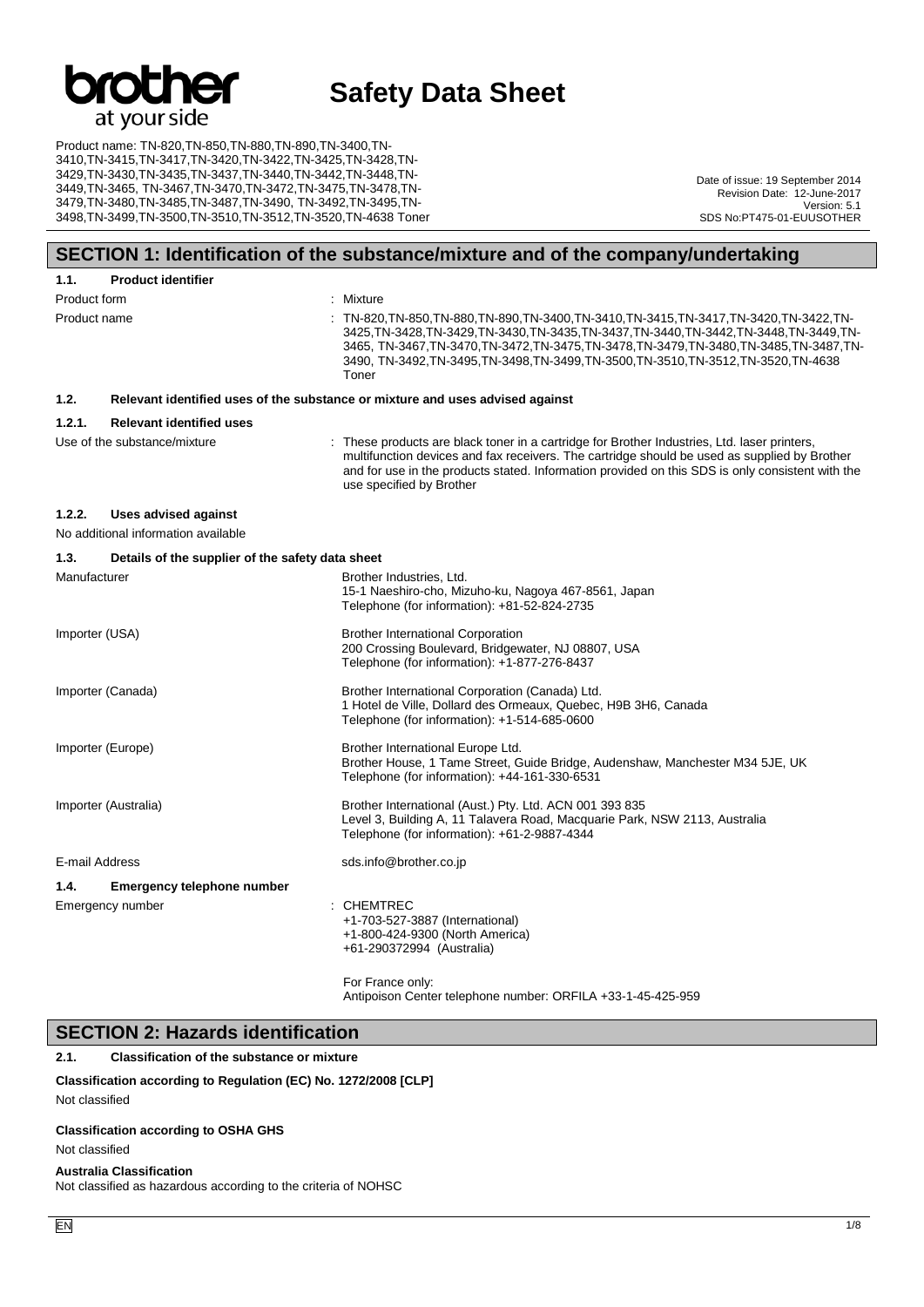

Product name: TN-820,TN-850,TN-880,TN-890,TN-3400,TN-3410,TN-3415,TN-3417,TN-3420,TN-3422,TN-3425,TN-3428,TN-3429,TN-3430,TN-3435,TN-3437,TN-3440,TN-3442,TN-3448,TN-3449,TN-3465, TN-3467,TN-3470,TN-3472,TN-3475,TN-3478,TN-3479,TN-3480,TN-3485,TN-3487,TN-3490, TN-3492,TN-3495,TN-3498,TN-3499,TN-3500,TN-3510,TN-3512,TN-3520,TN-4638 Toner

Date of issue: 19 September 2014 Revision Date: 12-June-2017 Version: 5.1 SDS No:PT475-01-EUUSOTHER

#### **2.2. Label elements**

#### **Labeling according to Regulation (EC) No. 1272/2008 [CLP]**

No labeling applicable

#### **2.3. Other hazards**

This substance/mixture does not meet the PBT criteria of REACH, annex XIII This substance/mixture does not meet the vPvB criteria of REACH, annex XIII

#### **SECTION 3: Composition/information on ingredients**

#### **3.2. Mixture**

| <b>Name</b>                 | <b>Product identifier</b>               | %           | <b>Classification according to Regulation</b><br>(EC) No. 1272/2008 [CLP] |
|-----------------------------|-----------------------------------------|-------------|---------------------------------------------------------------------------|
| Styrene-acrylate copolymer  | (CAS No) 25767-47-9<br>$(EC no) -$      | $65 - 80$   | Not classified                                                            |
| Ester wax                   | (CAS No) **<br>$(EC \n  no)$ **         | $10 - 20$   | Not classified                                                            |
| Carbon Black (bound)        | (CAS No) 1333-86-4<br>(EC no) 215-609-9 | $4 - 7$     | Not classified                                                            |
| Resin                       | (CAS No) **<br>$(EC \n  no)$ **         | $0.5 - 3$   | Not classified                                                            |
| <b>PMMA</b>                 | (CAS No) 9011-14-7<br>$(EC no) -$       | $1 - 4$     | Not classified                                                            |
| Silicon dioxide (amorphous) | (CAS No) **<br>$(EC \n  no)$ **         | $\lt$ 1     | Not classified                                                            |
| Silicon dioxide (amorphous) | (CAS No) **<br>$(EC \n  no)$ **         | < 1.5       | Not classified                                                            |
| Styrene-acrylate Resin      | (CAS No) **<br>$(EC no) -$              | $0.5 - 2.5$ | Not classified                                                            |

\*\* CONFIDENTIAL

Full text of R- and H- phrases: see section 16

#### **SECTION 4: First aid measures**

| Description of first aid measures<br>4.1.                           |                                                                                                                                       |  |
|---------------------------------------------------------------------|---------------------------------------------------------------------------------------------------------------------------------------|--|
| First-aid measures general                                          | : If symptoms persist, obtain medical attention.                                                                                      |  |
| First-aid measures after inhalation                                 | Obtain medical attention. In case of accident by inhalation : remove casualty to fresh air and<br>keep at rest.                       |  |
| First-aid measures after skin contact                               | : Remove contaminated clothing immediately and wash affected skin with plenty of water or soap<br>and water.                          |  |
| First-aid measures after eye contact                                | : Obtain medical attention. If substance has got into the eyes, immediately wash out with plenty<br>of water for at least 15 minutes. |  |
| First-aid measures after ingestion                                  | : Obtain immediate medical attention. Wash out mouth with water and give 100-200 ml of water<br>to drink.                             |  |
| 4.2.<br>Most important symptoms and effects, both acute and delayed |                                                                                                                                       |  |
| Symptoms/injuries after inhalation                                  | : For large quantities: May cause irritation to the respiratory system. Increased difficulty in<br>breathing. Sneezing. Coughing.     |  |
| Symptoms/injuries after eye contact                                 | : May cause eye irritation.                                                                                                           |  |
| Symptoms/injuries after ingestion                                   | : May cause stomach ache. Unlikely route of exposure.                                                                                 |  |

**4.3. Indication of any immediate medical attention and special treatment needed**

Treat symptomatically.

|      | <b>SECTION 5: Firefighting measures</b> |
|------|-----------------------------------------|
| 5.1. | Extinguishing media                     |

| Suitable extinguishing media   | : Extinguish preferably with dry chemical, carbon dioxide, water spray, foam. |
|--------------------------------|-------------------------------------------------------------------------------|
| Unsuitable extinguishing media | : Do not use water jet.                                                       |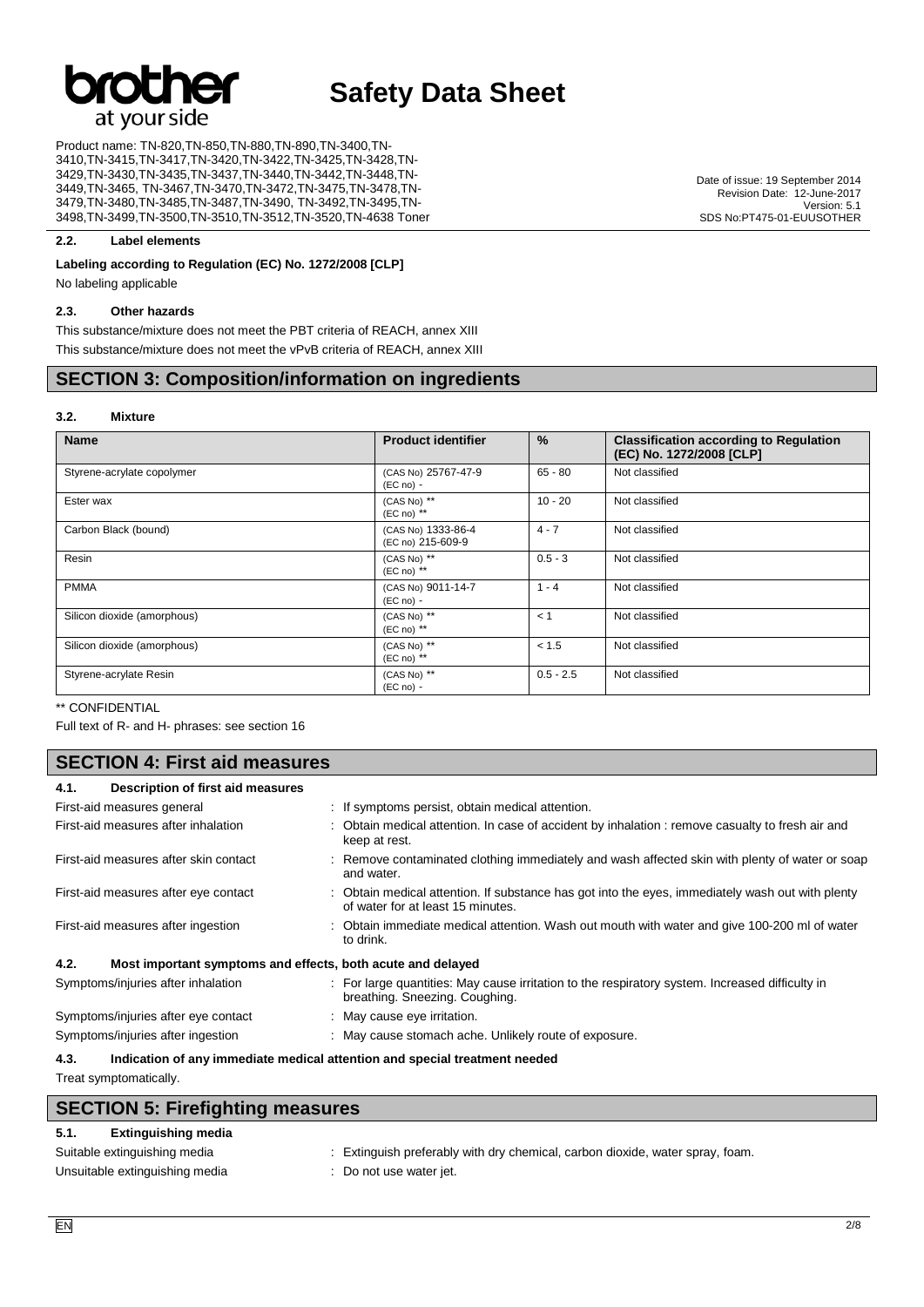

Product name: TN-820,TN-850,TN-880,TN-890,TN-3400,TN-3410,TN-3415,TN-3417,TN-3420,TN-3422,TN-3425,TN-3428,TN-3429,TN-3430,TN-3435,TN-3437,TN-3440,TN-3442,TN-3448,TN-3449,TN-3465, TN-3467,TN-3470,TN-3472,TN-3475,TN-3478,TN-3479,TN-3480,TN-3485,TN-3487,TN-3490, TN-3492,TN-3495,TN-3498,TN-3499,TN-3500,TN-3510,TN-3512,TN-3520,TN-4638 Toner

#### **5.2. Special hazards arising from the substance or mixture**

Explosion hazard **Explosion hazard** : May form explosible dust clouds in air.

#### **5.3. Advice for firefighters**

Firefighting instructions : Do not use high-pressure water in order to prevent creating a dust cloud and spreading fire dust. Use appropriate respirator for carbon monoxide and carbon dioxide. Wear positive pressure self-contained breathing apparatus (SCBA) during the attack phase of firefighting operations and during cleanup in enclosed or poorly ventilated areas immediately after a fire. Personnel not having suitable respiratory protection must leave the area to prevent significant exposure to toxic combustion gases from any source.

Date of issue: 19 September 2014 Revision Date: 12-June-2017

SDS No:PT475-01-EUUSOTHER

Version: 5.1

#### **SECTION 6: Accidental release measures**

#### **6.1. Personal precautions, protective equipment and emergency procedures**

| 6.1.1.<br>For non-emergency personnel |                                                                  |
|---------------------------------------|------------------------------------------------------------------|
| Emergency procedures                  | : Ensure adequate ventilation. Avoid contact with skin and eyes. |
| 6.1.2.<br>For emergency responders    |                                                                  |

Emergency procedures : Avoid generation of dust. Do not breathe dust. A suitable dust mask or dust respirator with filter type A/P may be appropriate.

#### **6.2. Environmental precautions**

Prevent substance entering sewers. Washings must be prevented from entering surface water drains.

#### **6.3. Methods and material for containment and cleaning up**

Methods for cleaning up : Sweep the spilt toner or remove it with a vacuum cleaner and transfer into a sealed container carefully. Sweep slowly to minimize generation of dust during cleanup. If a vacuum cleaner is used, the motor must be rated as dust explosion proof. Potential for very fine particles to be taken into the vacuum only to be passed back into the environment due to pore size in the bag or filter.

#### **6.4. Reference to other sections**

SECTION 8: Exposure controls/personal protection. SECTION 13: Disposal considerations.

#### **SECTION 7: Handling and storage**

#### **7.1. Precautions for safe handling**

Precautions for safe handling : Keep out of the reach of children. Avoid generation of dust. Avoid inhalation of high concentrations of dust. Avoid contact with eyes.

#### **7.2. Conditions for safe storage, including any incompatibilities**

Storage conditions **Storage conditions** : Keep away from oxidizing agents.

#### **7.3. Specific end use(s)**

These products are black toner in a cartridge for Brother Industries, Ltd. laser printers, multifunction devices and fax receivers. This cartridge should be used as supplied by Brother and for use in the products stated.

#### **SECTION 8: Exposure controls/personal protection**

#### **8.1. Control parameters**

| Carbon Black (bound) (1333-86-4) |                                                                             |                      |  |
|----------------------------------|-----------------------------------------------------------------------------|----------------------|--|
| Belgium                          | Local name                                                                  | Carbone (noir de)    |  |
| Belgium                          | Limit value (mg/m <sup>3</sup> )                                            | $3.5 \text{ mg/m}^3$ |  |
| Croatia                          | Local name                                                                  | Ug jik-crni          |  |
| Croatia                          | GVI (granična vrijednost izloženosti) (mg/m <sup>3</sup> )                  | $3.5 \text{ mg/m}^3$ |  |
| Croatia                          | KGVI (kratkotrajna granična vr jednost izloženosti)<br>(mg/m <sup>3</sup> ) | $7 \text{ mg/m}^3$   |  |
| Denmark                          | Local name                                                                  | Carbon black         |  |
| Denmark                          | Limit (long-term) $(mg/m3)$                                                 | $3.5 \text{ mg/m}^3$ |  |
| Denmark                          | Anmærkninger (DK)                                                           | ĸ                    |  |
| Finland                          | Local name                                                                  | Nokimusta            |  |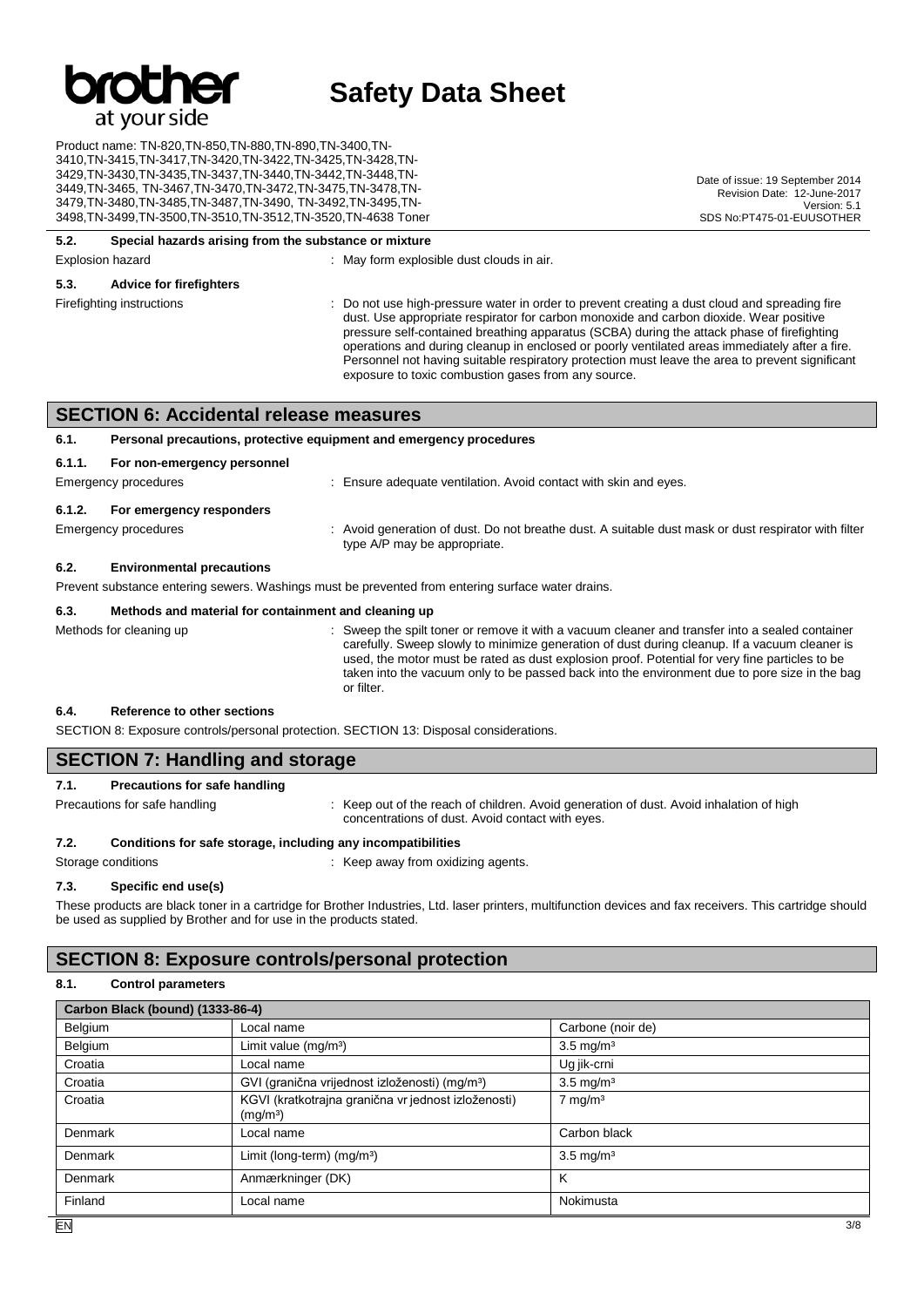

Product name: TN-820,TN-850,TN-880,TN-890,TN-3400,TN-3410,TN-3415,TN-3417,TN-3420,TN-3422,TN-3425,TN-3428,TN-3429,TN-3430,TN-3435,TN-3437,TN-3440,TN-3442,TN-3448,TN-3449,TN-3465, TN-3467,TN-3470,TN-3472,TN-3475,TN-3478,TN-3479,TN-3480,TN-3485,TN-3487,TN-3490, TN-3492,TN-3495,TN-3498,TN-3499,TN-3500,TN-3510,TN-3512,TN-3520,TN-4638 Toner

Date of issue: 19 September 2014 Revision Date: 12-June-2017 Version: 5.1 SDS No:PT475-01-EUUSOTHER

| Carbon Black (bound) (1333-86-4)          |                                        |                                      |  |  |
|-------------------------------------------|----------------------------------------|--------------------------------------|--|--|
| Finland                                   | HTP-arvo (8h) (mg/m <sup>3</sup> )     | $3.5 \text{ mg/m}^3$                 |  |  |
| Finland                                   | HTP-arvo (15 min)                      | $7 \text{ mg/m}^3$                   |  |  |
| France                                    | Local name                             | Noir de carbone                      |  |  |
| France                                    | VME (mg/m <sup>3</sup> )               | $3.5$ mg/m <sup>3</sup>              |  |  |
| Ireland                                   | Local name                             | Carbon black                         |  |  |
| Ireland                                   | OEL (8 hours ref) (mg/m <sup>3</sup> ) | $3.5 \text{ mg/m}^3$                 |  |  |
| Ireland                                   | OEL (15 min ref) (mg/m3)               | $7$ mg/m <sup>3</sup>                |  |  |
| Portugal                                  | Local name                             | Carbono, preto (Negro de fumo)       |  |  |
| Portugal                                  | OEL TWA (mg/m <sup>3</sup> )           | $3.5 \text{ mg/m}^3$                 |  |  |
| Spain                                     | Local name                             | Negro de humo                        |  |  |
| Spain                                     | VLA-ED (mg/m <sup>3</sup> )            | $3.5 \text{ mg/m}^3$                 |  |  |
| <b>United Kingdom</b>                     | Local name                             | Carbon black                         |  |  |
| United Kingdom                            | WEL TWA (mg/m <sup>3</sup> )           | $3.5 \text{ mg/m}^3$                 |  |  |
| United Kingdom                            | WEL STEL (mg/m <sup>3</sup> )          | $7 \text{ mg/m}^3$                   |  |  |
| Norway                                    | Local name                             | Carbon Black (lampesot)              |  |  |
| Norway                                    | TWA $(AN)$ (mg/m <sup>3</sup> )        | $3.5 \text{ mg/m}^3$                 |  |  |
| <b>USA - ACGIH</b>                        | Local name                             | Carbon black                         |  |  |
| <b>USA - ACGIH</b>                        | ACGIH TWA (mg/m <sup>3</sup> )         | $3$ mg/m <sup>3</sup>                |  |  |
| <b>USA - ACGIH</b>                        | Remark (ACGIH)                         | <b>Bronchitis</b>                    |  |  |
| USA - OSHA                                | Local name                             | Carbon black                         |  |  |
| USA - OSHA                                | OSHA PEL (TWA) (mg/m <sup>3</sup> )    | $3.5 \text{ mg/m}^3$                 |  |  |
| Silicon dioxide (amorphous) (112945-52-5) |                                        |                                      |  |  |
| USA - OSHA                                | OSHA PEL (TWA) (mg/m <sup>3</sup> )    | 20 mg/m <sup>3</sup> 20mppcf 80%SiO2 |  |  |
| Silicon dioxide (amorphous) (844491-94-7) |                                        |                                      |  |  |
| USA - OSHA                                | OSHA PEL (TWA) (mg/m <sup>3</sup> )    | 20 mg/m <sup>3</sup> 20mppcf 80%SiO2 |  |  |

#### **8.2. Exposure controls**

- 
- 
- 
- 
- ACGIH TLV (TWA) : 10 mg/m<sup>3</sup> (Inhalable particles) 3 mg/m<sup>3</sup> (Respirable particles)
- USA OSHA PEL (TWA) : 10 mg/m<sup>3</sup> (Total dust) 5 mg/m<sup>3</sup> (Respirable Fraction)

Appropriate engineering controls : Good general ventilation should be sufficient under normal use.

Personal protective equipment : Not normally required. For use other than in normal operating procedures (such as in the event of large spill), the following should be applied:

#### Hand protection **intervalse and protective gloves**.

- Eye protection in the same state of the Safety goggles.
- Skin and body protection : Long sleeved clothing and long pants.
- Respiratory protection : Dust mask. (Large spillages: Respirator).
- Environmental exposure controls : Avoid release to the environment.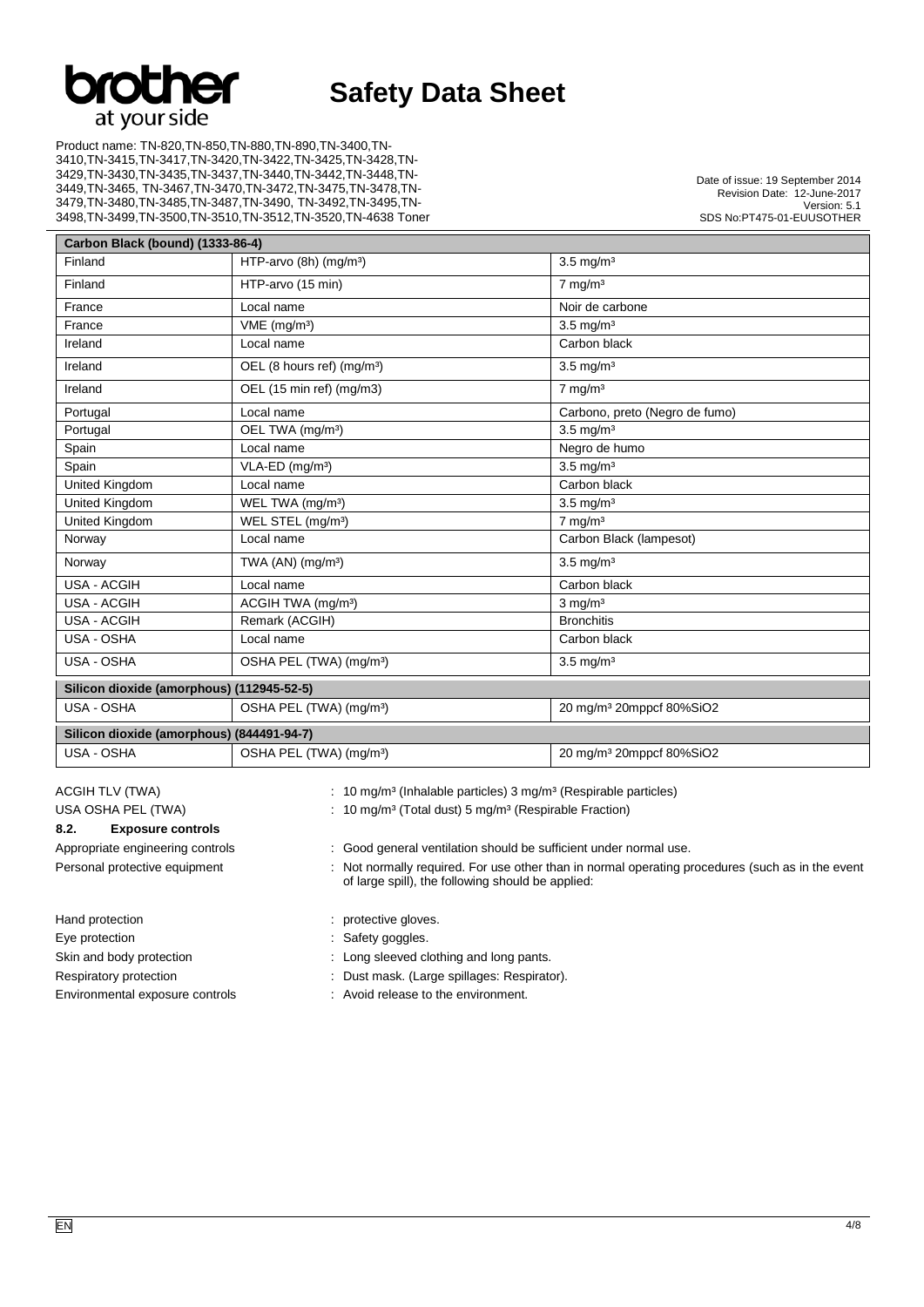# at your side

## **Safety Data Sheet**

Product name: TN-820,TN-850,TN-880,TN-890,TN-3400,TN-3410,TN-3415,TN-3417,TN-3420,TN-3422,TN-3425,TN-3428,TN-3429,TN-3430,TN-3435,TN-3437,TN-3440,TN-3442,TN-3448,TN-3449,TN-3465, TN-3467,TN-3470,TN-3472,TN-3475,TN-3478,TN-3479,TN-3480,TN-3485,TN-3487,TN-3490, TN-3492,TN-3495,TN-3498,TN-3499,TN-3500,TN-3510,TN-3512,TN-3520,TN-4638 Toner

#### **SECTION 9: Physical and chemical properties**

#### **9.1. Information on basic physical and chemical properties**

| Physical state                                | Solid                                                                                         |
|-----------------------------------------------|-----------------------------------------------------------------------------------------------|
| Appearance                                    | Powder                                                                                        |
| Color                                         | <b>Black</b>                                                                                  |
| Odor                                          | odorless                                                                                      |
| Odor threshold                                | No information available                                                                      |
| рH                                            | Not applicable                                                                                |
| Relative evaporation rate (butyl acetate=1)   | No information available                                                                      |
| Relative evaporation rate (ether=1)           | Not available                                                                                 |
| Melting point                                 | No information available                                                                      |
| Freezing point                                | No information available                                                                      |
| Boiling point                                 | Not applicable                                                                                |
| Flash point                                   | Not applicable                                                                                |
| Auto-ignition temperature                     | No information available                                                                      |
| Decomposition temperature                     | Not available                                                                                 |
| Flammability (solid, gas)                     | Not applicable                                                                                |
| Vapor pressure                                | >= Not applicable                                                                             |
| Relative vapor density at 20 °C               | Not applicable                                                                                |
| Relative density                              | 1.15 (H <sub>2</sub> 0=1)                                                                     |
| Relative density of saturated gas/air mixture | No information available                                                                      |
| Solubility                                    | Insoluble in water                                                                            |
| Log Pow                                       | No information available                                                                      |
| Log Kow                                       | No information available                                                                      |
| Viscosity, kinematic                          | Not applicable                                                                                |
| Viscosity, dynamic                            | Not applicable                                                                                |
| <b>Explosive properties</b>                   | Explosive limits of toner particles suspended in air approximately equal to that of coal dust |
| Oxidizing properties                          | No information available                                                                      |
| <b>Explosion limits</b>                       | No information available                                                                      |
|                                               |                                                                                               |

#### **9.2. Other information**

No additional information available

#### **SECTION 10: Stability and reactivity**

#### **10.1. Reactivity**

No information available.

#### **10.2. Chemical stability**

Stable.

#### **10.3. Possibility of hazardous reactions**

No information available.

#### **10.4. Conditions to avoid**

Keep at temperature not exceeding 200 °C. Avoid friction, sparks, or other means of ignition.

#### **10.5. Incompatible materials**

Strong oxidizing agents.

#### **10.6. Hazardous decomposition products**

Carbon monoxide. Carbon dioxide. Nitrogen oxides.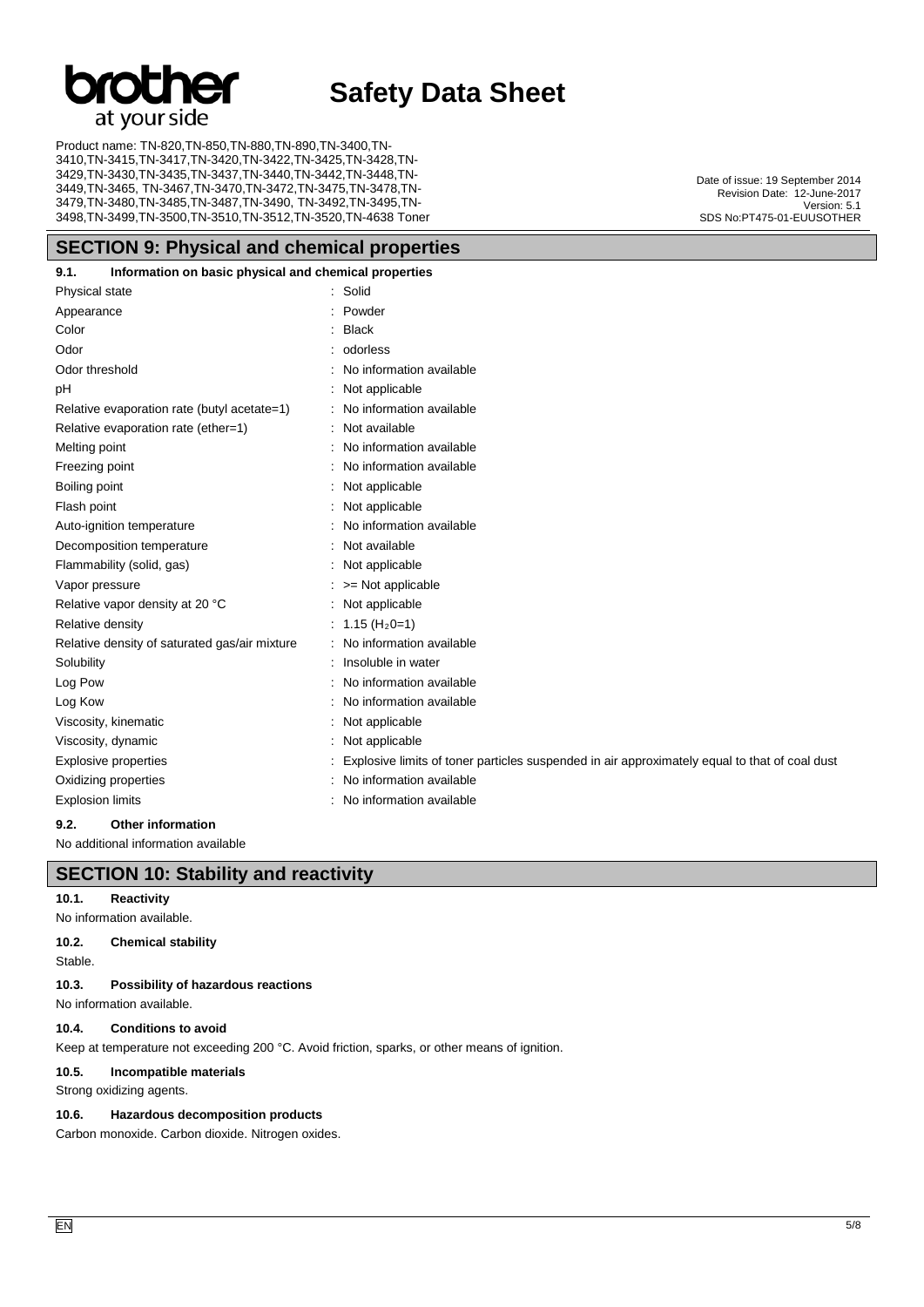

Product name: TN-820,TN-850,TN-880,TN-890,TN-3400,TN-3410,TN-3415,TN-3417,TN-3420,TN-3422,TN-3425,TN-3428,TN-3429,TN-3430,TN-3435,TN-3437,TN-3440,TN-3442,TN-3448,TN-3449,TN-3465, TN-3467,TN-3470,TN-3472,TN-3475,TN-3478,TN-3479,TN-3480,TN-3485,TN-3487,TN-3490, TN-3492,TN-3495,TN-3498,TN-3499,TN-3500,TN-3510,TN-3512,TN-3520,TN-4638 Toner

**SECTION 11: Toxicological information**

Date of issue: 19 September 2014 Revision Date: 12-June-2017 Version: 5.1 SDS No:PT475-01-EUUSOTHER

| 11.1.<br>Information on toxicological effects         |                                                                                                                                                                                                                                                                                                                                                                                                                                                                                                                                                                                                                                                                                                                                                                                                                 |
|-------------------------------------------------------|-----------------------------------------------------------------------------------------------------------------------------------------------------------------------------------------------------------------------------------------------------------------------------------------------------------------------------------------------------------------------------------------------------------------------------------------------------------------------------------------------------------------------------------------------------------------------------------------------------------------------------------------------------------------------------------------------------------------------------------------------------------------------------------------------------------------|
| Acute toxicity                                        | : Not classified                                                                                                                                                                                                                                                                                                                                                                                                                                                                                                                                                                                                                                                                                                                                                                                                |
| $LD_{50}$ oral rat<br>$LC_{50}$ inhalation rat (mg/l) | > 2000 mg/kg (OECD 420 method)<br>> 5.08 mg/l/4h (The highest technically achievable concentration) (OECD 436 method)                                                                                                                                                                                                                                                                                                                                                                                                                                                                                                                                                                                                                                                                                           |
| Skin corrosion/irritation                             | : Non-irritant. (OECD 404 method)<br>pH: Not applicable                                                                                                                                                                                                                                                                                                                                                                                                                                                                                                                                                                                                                                                                                                                                                         |
| Serious eye damage/irritation                         | Mild irritant to the eye. (OECD 405 method)<br>pH: Not applicable                                                                                                                                                                                                                                                                                                                                                                                                                                                                                                                                                                                                                                                                                                                                               |
| Respiratory or skin sensitization                     | : It is not a skin sensitizer. (OECD 429 method)                                                                                                                                                                                                                                                                                                                                                                                                                                                                                                                                                                                                                                                                                                                                                                |
| Germ cell mutagenicity                                | AMES test: Negative. (OECD 471 method)                                                                                                                                                                                                                                                                                                                                                                                                                                                                                                                                                                                                                                                                                                                                                                          |
| Carcinogenicity                                       | Carbon Black: In 1996, the IARC re-evaluated carbon black as a Group 2B carcinogen<br>(possible human carcinogen). This classification is given to chemicals, for which there is<br>inadequate human evidence, but sufficient animal evidence on which to base an opinion of<br>carcinogenicity. The classification is based upon the development of lung tumors in rats<br>receiving chronic inhalation exposures to free carbon black at levels that induce particle<br>overload of the lung. Studies performed in animal models other than rats did not show any<br>association between carbon black and lung tumors. Moreover, a two-year cancer bioassay<br>using a typical toner preparation containing carbon black demonstrated no association between<br>toner exposure and tumor development in rats. |
| Additional information                                | Other ingredients of this product have not been classified as carcinogens according to IARC<br>monographs, NTP and OSHA                                                                                                                                                                                                                                                                                                                                                                                                                                                                                                                                                                                                                                                                                         |
| Reproductive toxicity                                 | Not classified                                                                                                                                                                                                                                                                                                                                                                                                                                                                                                                                                                                                                                                                                                                                                                                                  |
| Specific target organ toxicity (single exposure)      | : Not classified                                                                                                                                                                                                                                                                                                                                                                                                                                                                                                                                                                                                                                                                                                                                                                                                |
| Specific target organ toxicity (repeated<br>exposure) | : Not classified                                                                                                                                                                                                                                                                                                                                                                                                                                                                                                                                                                                                                                                                                                                                                                                                |
| Aspiration hazard                                     | Not classified                                                                                                                                                                                                                                                                                                                                                                                                                                                                                                                                                                                                                                                                                                                                                                                                  |

#### **SECTION 12: Ecological information**

**12.1. Toxicity**

| 14.1.<br><b>LOXIGITA</b>                                                    |                                                                            |                                  |  |  |  |
|-----------------------------------------------------------------------------|----------------------------------------------------------------------------|----------------------------------|--|--|--|
|                                                                             | Carbon Black (bound) (1333-86-4)                                           |                                  |  |  |  |
| $EC_{50}$ Daphnia                                                           |                                                                            | > 5600 mg/l 24 h (Daphnia magna) |  |  |  |
| 12.2.                                                                       | Persistence and degradability                                              |                                  |  |  |  |
| Persistence and degradability                                               |                                                                            | No information available.        |  |  |  |
| 12.3.                                                                       | <b>Bioaccumulative potential</b>                                           |                                  |  |  |  |
| Log Pow                                                                     |                                                                            | No information available         |  |  |  |
| Log Kow                                                                     |                                                                            | No information available         |  |  |  |
| <b>Mobility in soil</b><br>12.4.                                            |                                                                            |                                  |  |  |  |
| Ecology - soil                                                              |                                                                            | No information available.        |  |  |  |
| 12.5.                                                                       | <b>Results of PBT and vPvB assessment</b>                                  |                                  |  |  |  |
|                                                                             | This substance/mixture does not meet the PBT criteria of REACH, annex XIII |                                  |  |  |  |
| This substance/mixture does not meet the vPvB criteria of REACH, annex XIII |                                                                            |                                  |  |  |  |
| 12.6.                                                                       | Other adverse effects                                                      |                                  |  |  |  |
| Other adverse effects                                                       |                                                                            | : No information available.      |  |  |  |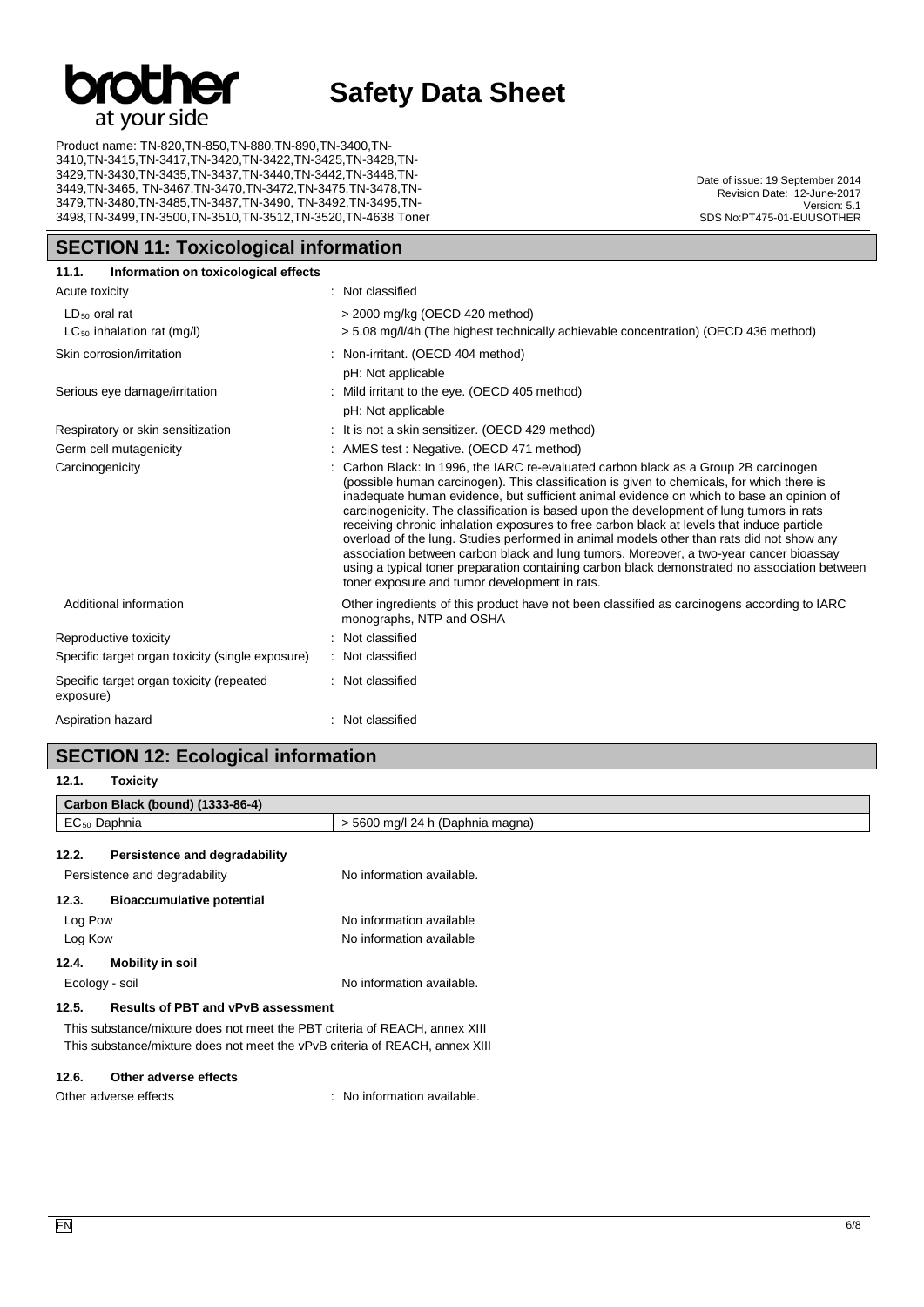

Product name: TN-820,TN-850,TN-880,TN-890,TN-3400,TN-3410,TN-3415,TN-3417,TN-3420,TN-3422,TN-3425,TN-3428,TN-3429,TN-3430,TN-3435,TN-3437,TN-3440,TN-3442,TN-3448,TN-3449,TN-3465, TN-3467,TN-3470,TN-3472,TN-3475,TN-3478,TN-3479,TN-3480,TN-3485,TN-3487,TN-3490, TN-3492,TN-3495,TN-3498,TN-3499,TN-3500,TN-3510,TN-3512,TN-3520,TN-4638 Toner

**SECTION 13: Disposal considerations**

#### **13.1. Waste treatment methods**

Waste disposal recommendations : Do not put toner or toner cartridges into a fire, this can cause fire to spread with the risk of causing burn injuries. Shred toner cartridges in a dust/explosion controlled environment. Finely dispersed particles may form explosive mixtures in the air. Dispose in accordance with federal, state and local regulations.

|  | SECTION 14: Transport information |  |  |
|--|-----------------------------------|--|--|
|  |                                   |  |  |

|                                | In accordance with ADR / IMDG / IATA / DOT / UN |                                                                          |
|--------------------------------|-------------------------------------------------|--------------------------------------------------------------------------|
| 14.1.                          | UN number                                       |                                                                          |
|                                | Not regulated for transport                     |                                                                          |
| 14.2.                          | UN proper shipping name                         |                                                                          |
| Proper Shipping Name (ADR/RID) |                                                 | $:$ None                                                                 |
| Proper Shipping Name (IATA)    |                                                 | : None                                                                   |
|                                | Proper Shipping Name (IMDG)                     | : None                                                                   |
| 14.3.<br>Not applicable        | Transport hazard class(es)                      |                                                                          |
| 14.4.<br>Not applicable        | Packing group                                   |                                                                          |
| 14.5.                          | <b>Environmental hazards</b>                    |                                                                          |
| Other information              |                                                 | $:$ None                                                                 |
| 14.6.                          | Special precautions for user                    |                                                                          |
|                                | Special transport precautions                   | None                                                                     |
|                                | 14.6.1. Overland transport                      |                                                                          |
|                                | No additional information available             |                                                                          |
|                                | 14.6.2. Transport by sea                        |                                                                          |
|                                | No additional information available             |                                                                          |
|                                | 14.6.3. Air transport                           |                                                                          |
|                                | No additional information available             |                                                                          |
| 14.7.                          |                                                 | Transport in bulk according to Annex II of MARPOL 73/78 and the IBC Code |
| <b>IBC</b> code                |                                                 | : Not applicable                                                         |

#### **SECTION 15: Regulatory information**

**15.1. Safety, health and environmental regulations/legislation specific for the substance or mixture**

#### **15.1.1. EU-Regulations**

Contains no REACH substances with Annex XVII restrictions Contains no REACH candidate substance Contains no REACH Annex XIV substances.

Date of issue: 19 September 2014 Revision Date: 12-June-2017 Version: 5.1 SDS No:PT475-01-EUUSOTHER